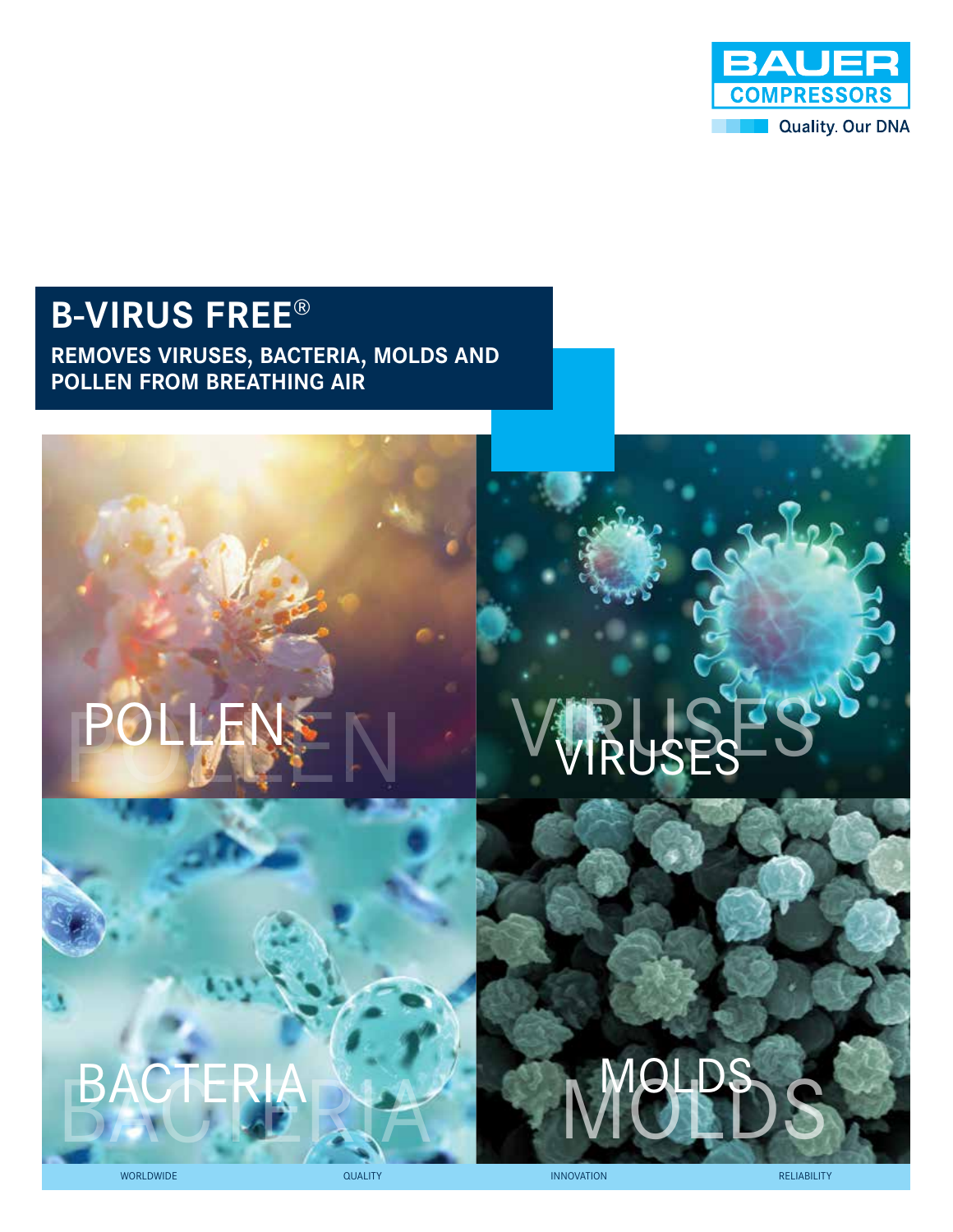# EFFECTIVE INACTIVATION OF CORONA VIRUSES, BACTERIA AND MOLDS

Free of chemicals and ozone, the B-VIRUS FREE® system uses a specially designed UVC light source to destroy the pathogens before the intake air section of the compressor. The highly effective wavelength in the B-VIRUS FREE® system is absorbed by the pathogens' DNA, where the photons destroy the bonds between the DNA strands of the viruses, bacteria, and mold spores and effectively prevent them from reproducing.

# LOW MAINTENANCE, LOW OPERATING COSTS

The B-VIRUS FREE™ compressor intake air filter system has long maintenance intervals to keep operating costs down. The filter does not require replaceable filter cartridges. The UVC light source has an extremely long service life of approx. 2,000 hours and is simple to replace.

# EASY INTEGRATION INTO YOUR BAUER COMPRESSOR SYSTEM

**CONNECTION TO COMPRESSOR**<br>  $\frac{1}{2}$  The B-VIRUS FREE® protective filter system The B-VIRUS FREE® protective filter system is connected to a specially sealed intake hose, which eliminates any potential new contamination from leaks between the protective filter and the compressor block.

The B-VIRUS FREE® compressor air intake filter system can be ordered for any new model BAUER LEGACY™, VERTECON® VERTICUS®, AND UNICUS® breathing air compressor system. The system will also be available as a retrofit kit for older BAUER breathing air compressor systems.

### UV PURIFICATION

The specially deigned UV light source emits high-energy UVC radiation that destroys the molecular bonds in the DNA of bacteria and molds and in the RNA of viruses. This prevents the pathogens from reproducing.



Underpressure in the compressor draws in air through the intake filter opening. Normal dust particles and even pollen are removed from the air by the intake filter.



| <b>B-VIRUS FREE®</b>                    |                                           |
|-----------------------------------------|-------------------------------------------|
|                                         | Values                                    |
| <b>APPLICATION</b>                      |                                           |
| Pressure Range                          | Atmospheric Intake Air                    |
| <b>Compressor Charge Rate Range</b>     | 3.5-30 scfm $(100 - 850$ I/min)           |
| <b>FUNCTIONS</b>                        |                                           |
| Required Warm-Up Time                   | 60 secs                                   |
| <b>Visual Indicators</b>                | Warm-up/Normal/Fault                      |
| Audible Signal                          | in case of fault                          |
| <b>TECHNICAL DATA</b>                   |                                           |
| Permissible operating temperature range | +41°F(+5°C) to +105°F (+40°C)             |
| Operating voltage                       | 110/220 volts, ac, single phase (60/50Hz) |
| UV lamp service life                    | 2,000 hrs or every 2 years                |
| Weight filter unit                      | approx. $17.5$ lbs $(7kg)$                |
| Weight control box                      | approx. $12.5$ lbs $(5kg)$                |
| Dimensions $W \times D \times H$        | 36x10x18 in (905x250x450 mm)              |

#### OZONE FREE

The B-VIRUS FREE® filter system produces no harmful ozone.



# CONTROL AND DISPLAY

The control unit of the B-VIRUS FREE® protective filter system monitors functions and controls the UV light source. Operational status information is provided by visual (LED) and acoustic signals.



# **BAUER B-VIRUS FREE**® **COMPRESSOR INTAKE AIR FILTRATION SYSTEM FOR SAFETY WITHOUT COMPROMISE**

Science has shown that viruses and bacteria can spread rapidly over great distances through aerosol dispersion. Mixed in the ambient air, they can pass through any commercially available standard air purification system which is part of the typical breathing air compressor system. Even the high temperatures and pressures of a typical high- pressure breathing air compressor have little effect on viruses and bacteria because of their short- duration exposure to the process.

The new BAUER B-VIRUS FREE® breathing air filtration system (patent-pending) inactivates up to 99.9% of viruses including coronaviruses, bacteria, and molds at the air intake section of your BAUER breathing air compressor. The system is designed to protect firefighters, divers, hazardous-location-workers, military personnel, or anyone who breathes compressed breathing air through SCBA or SCUBA cylinders.

### **INTAKE PARTICULATE FILTER**

# PROTECTING YOUR HEALTH IS OUR NUMBER ONE PRIORITY



### TECHNICAL DATA

| <b>B-VIRUS FREE®</b> |                                           |
|----------------------|-------------------------------------------|
|                      | Values                                    |
|                      |                                           |
|                      | Atmospheric Intake Air                    |
|                      | 3.5-30 scfm $(100 - 850$ l/min)           |
|                      |                                           |
|                      | 60 secs                                   |
|                      | Warm-up/Normal/Fault                      |
|                      | in case of fault                          |
|                      |                                           |
|                      | +41°F(+5°C) to +105°F (+40°C)             |
|                      | 110/220 volts, ac, single phase (60/50Hz) |
|                      | 2,000 hrs or every 2 years                |
|                      | approx. $17.5$ lbs $(7kg)$                |
|                      | approx. $12.5$ lbs $(5kg)$                |
|                      | 36x10x18 in (905x250x450 mm)              |

The B-VIRUS FREE® filter eliminates up to 99.9% of coronaviruses, bacteria and certain molds from intake air.



The B-VIRUS FREE™ system shown integrated into the BAUER VERTECON® Breathing Air Compressor System

#### **› VERTECON**®